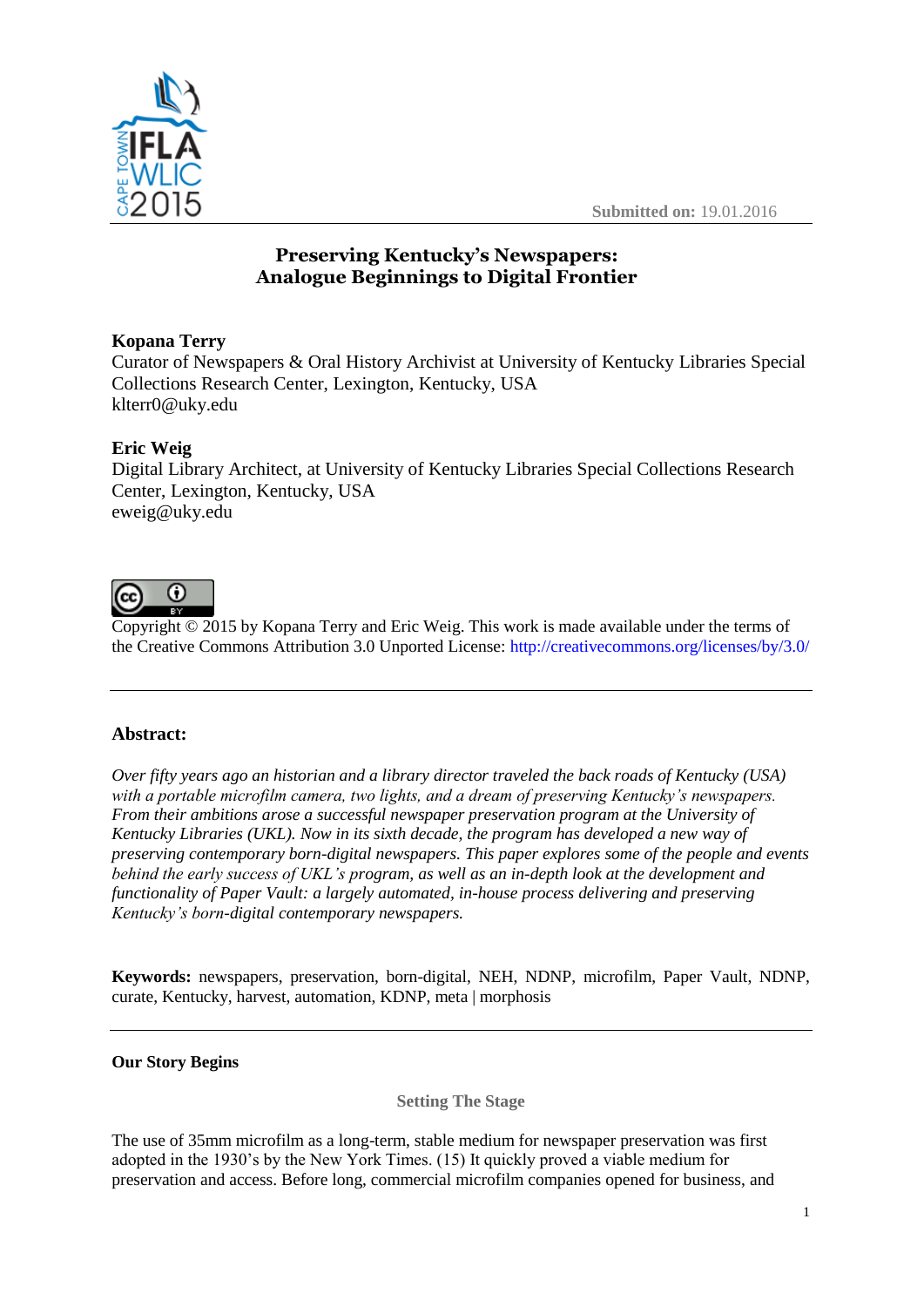newspaper microfilming was off and running. Sitting on pallets of crumbling newspapers, libraries were quick to jump on the microfilm bandwagon. UKL - the state's flagship University Library - was one of the earliest adopters of microfilm for preservation.

### **Pioneers**

It was the 1940's. Dr. Thomas D. Clark (1904-2005), and Dr. Lawrence S. Thompson (1916-1986), began traveling the backroads of the Commonwealth in search of publishers willing to let the pair photograph their collections. Their setup wasn't fancy. They used a compact, collapsible microfilm camera and copy stand with two household incandescent bulbs for lighting. The images were terrible by today's standards, but they were good enough to save something of the newsprint.

Clark and Thompson were very different men, and their approach to collecting history differed as well, save for newspapers.

Thomas Dionysius Clark lived to be 101 years old. He taught history at the University of Kentucky from 1931-1965 and was named Kentucky's Historian Laureate for life in 1990. (18) He authored 40 books during his life, including "The Southern Country Editor," an exquisite tome about newspaper publishing in the American South. Dr. Clark was, some would say and quite by accident, almost solely responsible for the creation of the Kentucky Department of Libraries and Archives (KDLA). The story goes that, one night, Clark saw valuable state records being thrown into a dumpster outside a government building. He borrowed a friend's truck and pulled the records out of the garbage that same night. Thus, he began to lobby for a permanent state supported archive. He was successful, and those records he saved became the nucleus of KDLA's collection.

Lawrence Thompson loved books, but he also loved adventure. He traveled extensively through Europe, Asia Minor, and the Caribbean as librarian and professor. (21) It has been suggested that, of the two men, Thompson was the driving force behind the microfilm excursions through Kentucky. His passion for microformats was something more than simple adoration. He found the preservation properties of microfilm compelling, and not just for newspapers. He created Lost Cause Press; a publishing company of books, of course, though the press became best known for its microfilming of rare books. (17)

### **Set in Stone... sort of**

Evidence suggests a microfilming facility was on UK's campus as early as 1949. (23) By 1950, the University was accepting historic newspapers from the state law library specifically for preservation microfilming. (25) Around 1954, Clark and Thompson collaborated with the Kentucky Press Association (KPA) and the University of Kentucky (UK) School of Journalism to build a formal center for newspaper microfilming on UK's campus. Housed in the School of Journalism, the Microfilm Center managed the collection and preservation of more than 200 of the Commonwealth's contemporary newspapers. It is believed the program moved physically and administratively to UKL facilities in the 1960's, where it has remained.

Around 1956, KDLA, the Kentucky Historical Society (KHS), and UKL agreed that UKL would assume custodial responsibility for the state's newspaper preservation. Though no formal record of this agreement can be found at the time of this writing, the University's Board of Trustees minutes from 1956 imply such a mandate, if not between these exact agencies, then between the University and the Library.

"*But over and above the requirements of teaching and research, the university has an obligation to join with other agencies in the preservation of the books and other material evidences of the achievements of civilization...State and regional materials*  will receive special emphasis...to make the fullest use of microfilming and other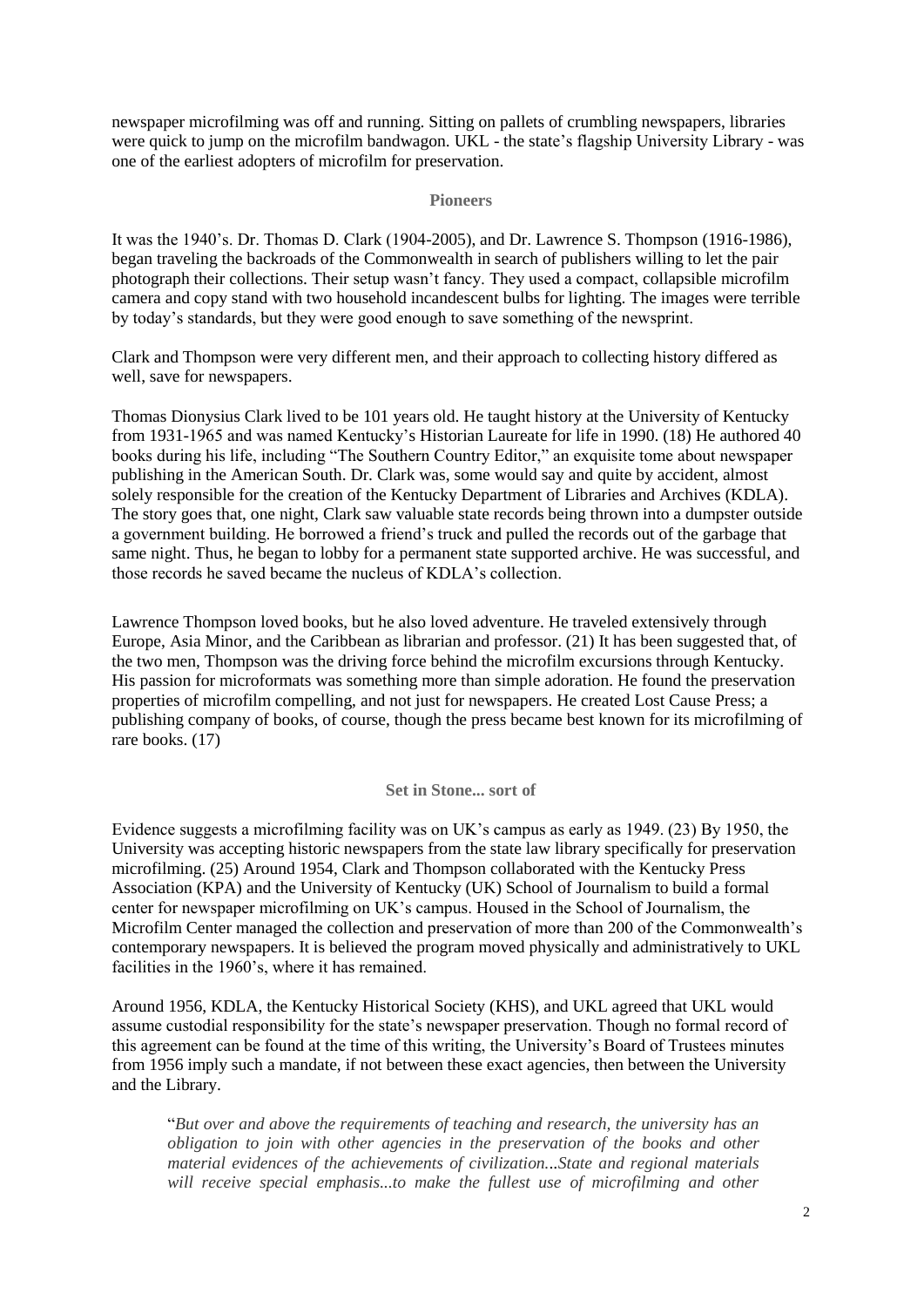*money saving devices*…[under 'Obligations to Society'] *to maintain our cultural heritage.*" (24)

UKL was the State's logical choice for newspaper preservation because of its experienced cataloguing staff and conservation tools. Most importantly, UKL had over a decade of newspaper microfilm experience at this point. For the next fifty years this mandate, implied or otherwise, held true, and the state's publishers, public libraries, archives, historical societies, genealogists, researchers, and the general public came to rely on UKL for access to, and preservation of, Kentucky's newspapers.

## **Up and Running**

UKL's newspaper microfilm program was by no means perfect. For that matter, microfilm production wasn't perfect anywhere. There were no standards until the National Micrographics Association (NMA) developed guidelines in the early 1970's. (19) Microfilm shops made up their own rules for targeting, content, and quality. It was the Wild West of microfilm: everybody had a camera, and nobody was afraid to use it. This would, of course, come back to haunt everyone when newspaper digitization came along in the 2000's.

In 1981, preservation microfilm took a giant leap forward when the Association of Information and Image Management (AIIM) released MS23, "*Standard Recommended Practice: Production, Inspection, Quality Assurance of First Generation Microforms of Documents*." These guidelines became a major force in modernizing microfilm production and remains relevant today. Nevertheless, its widespread adoption was far from universal.

Also in 1981, UKL's microfilm operation, now known as The Reformatting Center, became one of the first five participants in the National Endowment for the Humanities' (NEH) United States Newspaper Program (USNP). During USNP, UKL catalogued 5,000 Kentucky newspaper titles, microfilmed approximately 1.5 million pages, and expanded the microfilm collection to nearly 20,000 reels. USNP bolstered newspaper preservation at UKL, and laid significant groundwork for future federal grant funding.

Also during USNP, additional microfilming standards were developed and older guidelines refined. Though some best practices existed before USNP and others came along during the program, not all awardees followed them. Microfilm shops had used their homegrown guidelines for so long that they preferred to keep using them. And so they did, including UKL. That's not to say guidelines were completely ignored, they weren't entirely, but changing behaviors often need motivation to do so. Enter Rebecca "Becky" Ryder.

### **A Brand New Day**

Becky Ryder started at UKL as a Graduate Assistant in 1991 with a focus on book conservation. She was hired in 1992 as UKL's first full-time Preservation Librarian for its relatively new Preservation Department.

Ryder knew nothing about making microfilm. So, she enlisted the help of Bob Mottice, master microfilmer at Bell and Howell, which is today ProQuest. Mottice confirmed there were few microfilm shops following standards. His answer to the problem was a workshop called "Preservation Microfilm: The Silver Standard." Like Clark and Thompson, Mottice found a kindred spirit in Ryder. The pair teamed up, and for more than a decade, they taught hundreds of microfilmers around the country the quality production, care, and preservation of microfilm.

Naturally, the Reformatting Center, too, began to create microfilm by the book. They phased out acetate film, used consistent targeting, and proper development of the film was stressed. The result of these changes were immediate, and UKL's Preservation Reformatting Center became one of the most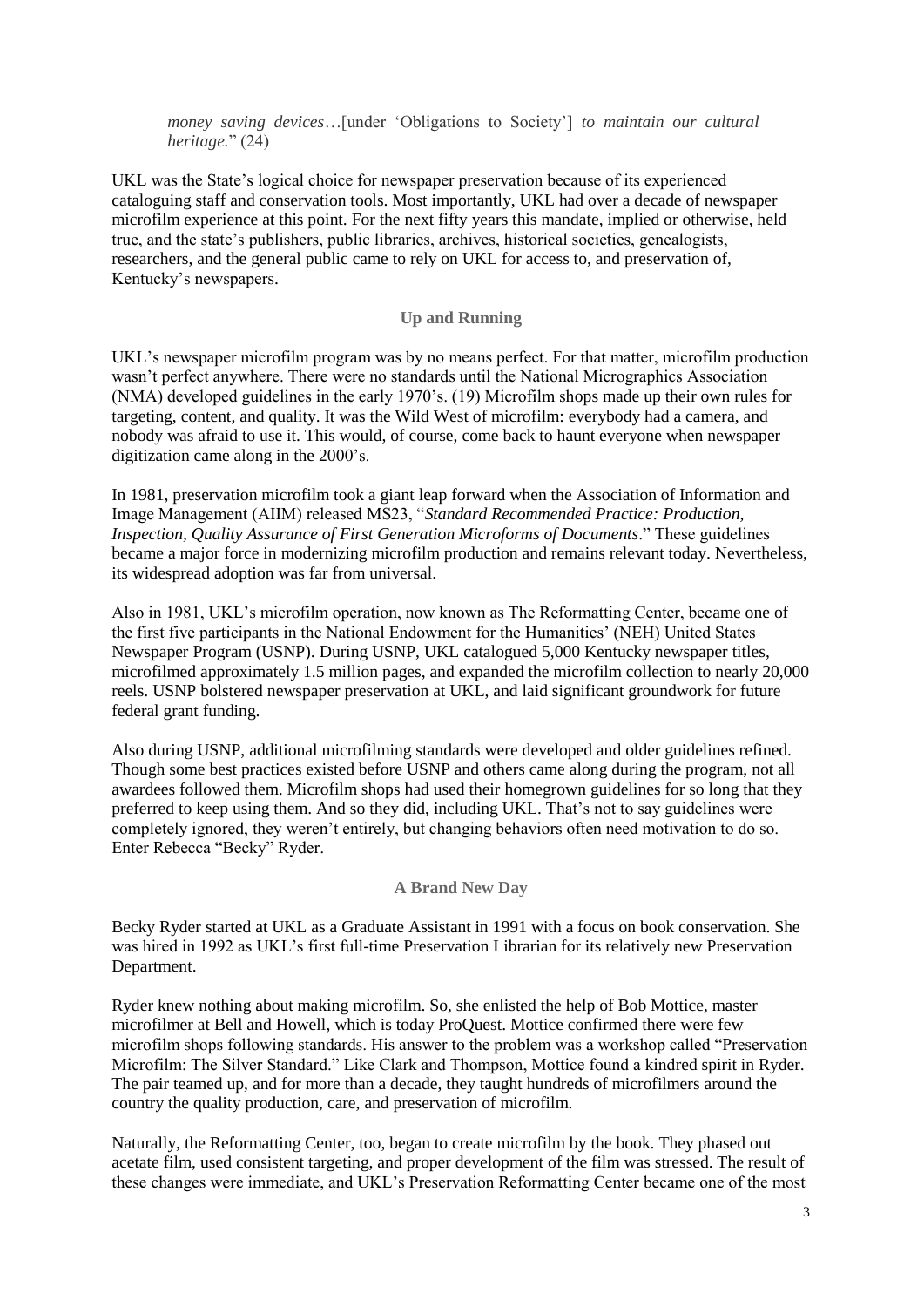well respected microfilm shops in the U.S. Ryder, too, became a leader in the national preservation community, and was the first awardee of the George Cunha and Susan Swartzburg Preservation Award in 2008.

Incidentally, Dr. Clark was still active on campus and in archival circles when Ryder joined UKL. He championed the modernization of the Reformatting Center, and Ryder drew on his pioneering spirit more than once.

By 1998 the Preservation Reformatting Center was a well-oiled machine. With a small army of student workers, and a host of well-trained filming technicians, Preservation Reformatting was preserving thousands of newspaper pages each year. Kentucky's modern newspapers were the heart of the Center's operation, though historic issues trickled in after USNP ended in 1991. Students would split the pages, iron out creases using common household irons (low heat, of course), and then collate each title for filming. Every effort was made to photograph an issue in its entirety, including supplementary inserts.

With UKL's on-site cold storage, microfilm produced under Ryder's tutelage is expected to last up to 500 years. Such microfilm expertise would prove priceless when USNP's successor, the National Digital Newspaper Program (NDNP), came to be in 2005.

# **Diving Into Digital**

At the same time Preservation Reformatting was going gangbusters in 1998, 42% of American households had personal computers, and 26% of those had Internet access. (16) The demand for online access of library collections was on the rise, and cultural institutions around the country were feeling the push. To say newspaper digitization was in its infancy at this time would be an understatement. Newspapers, with their columnar structure and large physical size with small type, were extremely complicated to digitize *and* make searchable in a meaningful way. Their digitization was more a point of research than anything tangible for the larger preservation community. For digitization novices, newspapers definitely weren't a prudent place to break ground. Enter Eric Weig.

### **You Have To Start Somewhere**

UKL dipped its toe into the digitization pool for the first time in 1998. Eric Weig was hired out of Library School to lead an endeavor known simply as "E-text." Things would change fairly soon after Weig came aboard, however. The Kentucky Virtual Library (KYVL), lead by the State-Assisted Academic Library Council of Kentucky (SAALCK), comprised of deans from the eight state-assisted university libraries, called for online access to special collections materials held by Kentucky academic libraries. KYVL partnered with UKL, with Weig in the directorial chair, to build and maintain the Electronic Information Access and Management Center (EIAMC). They (Eric, actually) would digitize and make accessible online historical materials from around the state. It wasn't long before EIAMC became the Kentucky Digital Library (KDL) (and Eric got a staff). For the next fifteen years Weig and UKL managed the KDL infrastructure, digitizing archival material from around the commonwealth.

To build the KDL, Weig recruited some of the nation's leading digital library experts; Cornell's Peter Hirtle (copyright), Duke's Stephen Miller (encoding), Digital Library Federation's David Seaman (standards and imaging), and the California Digital Library's Roy Tennent (library structure and metadata). By 2001, the first photographic collections and archival finding aids were available online and things began to move quickly.

In 2002, Weig and Ryder teamed up for a grant from the Institute for Museum and Library Studies (IMLS) to digitize from microfilm rare and imperiled Kentuckiana books for a project called "Beyond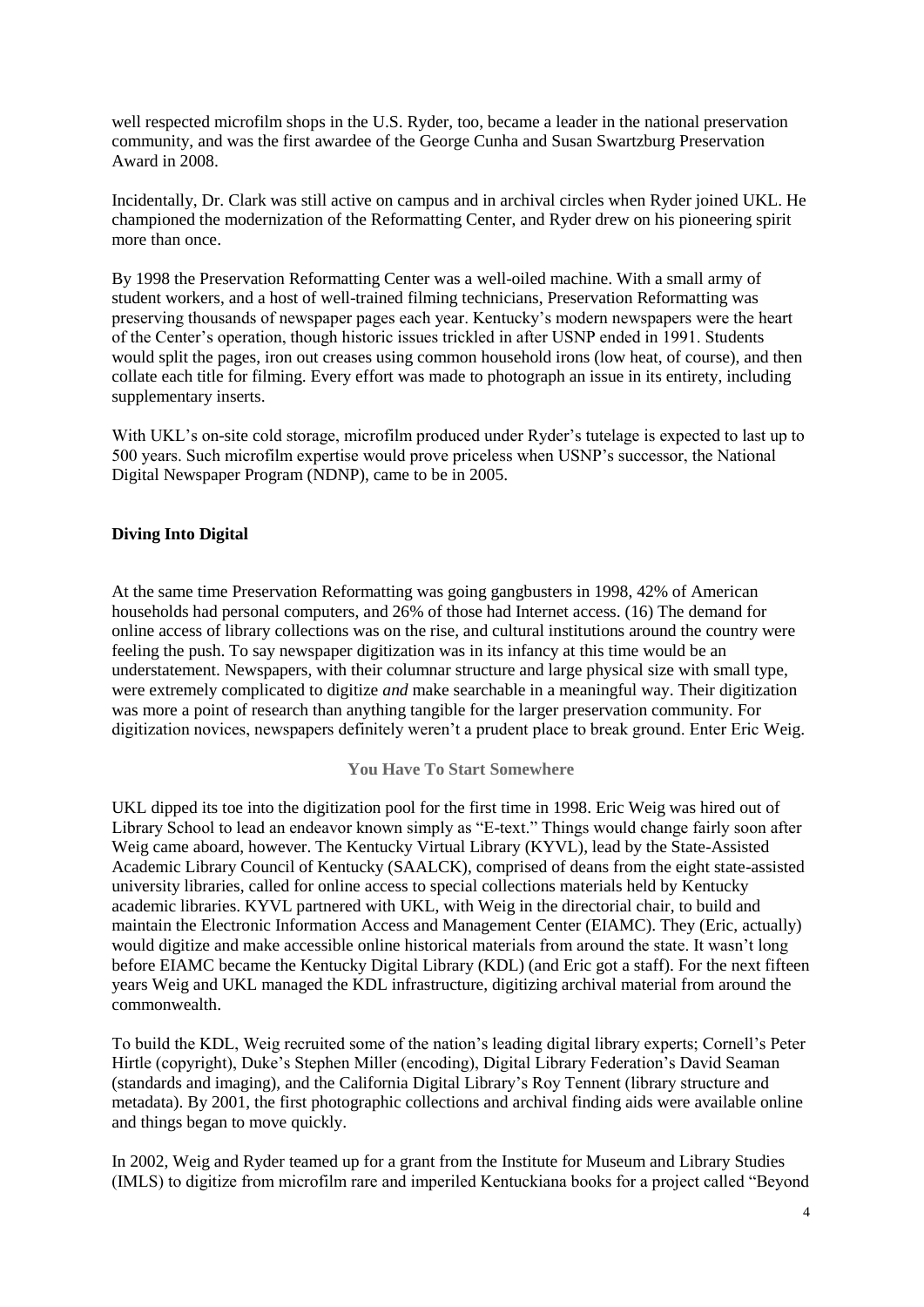the Shelf". This project gave them valuable experience in microfilm-to-digital methodologies that would prove fortunate two years later when, in 2004, the National Endowment for the Humanities (NEH) called for proposals for NDNP.

## **NDNP and meta|morphosis**

With Weig and Ryder at the helm of NDNP, the pair assembled a team of specialists from within UKL to assist: Enter Kopana Terry. After a career in the music business, Terry earned her BA in studio art photography. In 2001, she started with UKL in reformatting, and played a key role on the KY-NDNP team before taking over as Program Manager in 2007.

## **Kentucky and NDNP**

In 2005, NEH chose UKL as one of only six participant states for NDNP. In 2013, we completed our fourth and final grant (each grant cycle is two years) with 78 historic Kentucky newspapers represented in Chronicling America, NDNP's online database.

NDNP prefers that each state's newspaper of record be among the first titles digitized. The unanimous choice among the KY-NDNP advisory board - made up of historians, librarians, and journalists - was Louisville's *Courier Journal* (CJ). NDNP specifications require image scans be made from a second generation (print master) negative only. UKL had not microfilmed the CJ. The commercial company that created the master microfilm, and subsequently held the right to duplicate from it, quoted UKL a six figure sum for 80 print master reels comprising only 1900-1910, the date range for the first NDNP grant cycle (2005-2007). Needless to say, that purchase was out of the question.

With over 450 other titles to choose from, we selected titles to represent the six geographic [regions](http://www.uky.edu/Libraries/NDNP/regions.html) of the Commonwealth. (20) Among the choices were labor union, temperance, African-American, and orphaned titles. Thirty-seven (37) Kentucky titles were digitized that first grant cycle; more than any other awardee at that time.

Ironically, just a year before NDNP began, UKL, citing budget re-evaluation, announced to Kentucky's newspaper publishers a one-year suspension of microfilming operations. The 'hiatus', as it was termed, was "met with outrage", and letters from publishers across the Commonwealth poured into UK President Lee Todd's office.

"*If newspapers have served no other purpose, they have all served as the historical record of Kentucky's history. From the smallest communities and counties to the Commonwealth as a whole, newspapers have, do and will record Kentucky's history.*" wrote KPA President David Thompson. "*The Kentucky Press Association worked closely with the University of Kentucky library in the mid-1980s on the Newspaper Preservation Act* [USNP]*...to record more of Kentucky's history. We would welcome the opportunity to work with you, the administration or personnel at the library to ensure the microfilm service continues, at least for the immediate future if not longterm.*" (22)

The pushback was so severe that the Reformatting Center's hiatus, which could have resulted in permanent closure, reopened as promised, and just in time to provide a critical service to NDNP. The temporary closure, however, was a harbinger of things to come.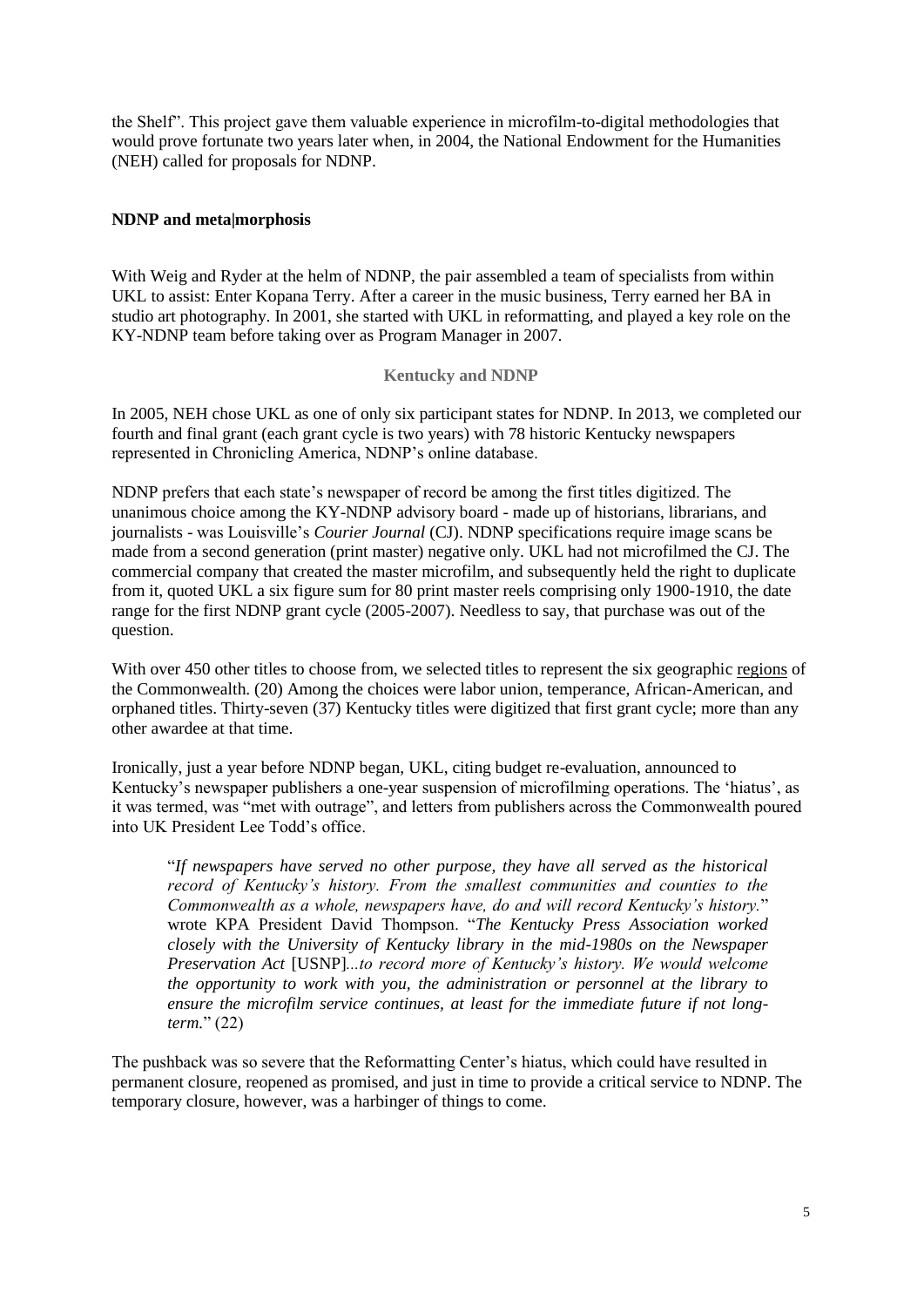## **It Could Have Been a Disaster**

What set Kentucky apart in NDNP wasn't the large number of digitized titles, but our choosing an entirely in-house production methodology. Every page image was created on the University of Kentucky campus — from microfilm duplication to the deliverable data package. It was a time and labor intensive approach that no other awardee could have done at the time. Armed with a heap of that pioneering spirit, we had no doubt we could pull it off. Everyone else thought we were crazy.

We licensed software from digitization vendor iArchives, and duplicated their infrastructure in our digital lab. We then hired a small army of student workers to perform column zoning, a task since automated. By doing the work ourselves we learned where our librarian skills were most useful in the process. It was the metadata.

Newspapers on microfilm can be complicated. Remember those non-existent standards? The lack of unstandardized microfilm reared its ugly head during NDNP. Even the USNP film proved challenging at times. No institution's USNP microfilm could meet NDNP expectations, and this was but one of the program's growing pains.

By the end of our second award cycle, we had proven librarians had it over the vendors concerning newspaper metadata. Meanwhile, many new awardees had come aboard, and all of the awardees, including the Library of Congress, were interested in our in-house advantage. We had not suffered the same qualities control issues they had, although we had our own problems such as a lack of IT support and enormous administrative undertaking with that army of students.

Working with iArchives during this time, we helped develop a new production methodology known as the *hosted-hybrid* model. This production model took advantage of [iArchives'](http://www.iarchives.com/) technical infrastructure in Utah as well as their offshore workforce. We continued the microfilm duplication, image capture, and metadata entry from the UK campus while iArchives did the heavy lifting. It was a rousing success, and other awardees soon adopted the method. Shipping and labor costs dropped significantly. The advantage for iArchives was no longer reworking errored batches; a major cost savings for them. Other digitization vendors were eager to offer a similar service, and they, too, developed systems to allow awardees to perform tasks from their office desktops. It transformed the quality of the final data packages, workflows, and budgets.

Simultaneously, we were experimenting with color imaging. Through a partnership with the University of Louisville, which held a large cache of hard copy CJ, we digitized nearly 20,000 pages of the title in full color. Many turn of the 20th Century issues carried four-color advertisements and line art. We worked with the Library of Congress to include this color content, but the image file size virtually tripled storage space needs. For a program to include all fifty states and U.S. territories, space was a valuable commodity. Chronicling America simply couldn't contain color page images. Concurrent with this, we teamed with the Lexington Public Library to digitize the Kentucke Gazette, the first newspaper published west of the Allegheny Mountains. The earliest issue printed in 1787 fell outside NDNP's 1836-1922 date range. It could not be included in Chronicling America. These titles, and several others, were instead made available on the KDL, and today they're available in the *Kentucky Digital Newspaper Program* [http://kdnp.uky.edu.](http://kdnp.uky.edu/)

## **When Crazy Proved Completely Sane**

Doing everything in-house taught us how to digitize newspapers top to bottom. The first year in NDNP we were getting calls almost daily asking how to do it all in-house. Rather than answer the same questions time and again, we developed a two-day seminar that would take participants through the process beginning to end. NEH and the Library of Congress were keen to the idea, and thus *meta |morphosis: a university of kentucky microfilm-to-digital institute* was born. From 2006 through 2010 participants came from all over the world to the University of Kentucky. Our KY-NDNP team developed lectures and hands-on activities for imaging, metadata, microfilm inspection, infrastructure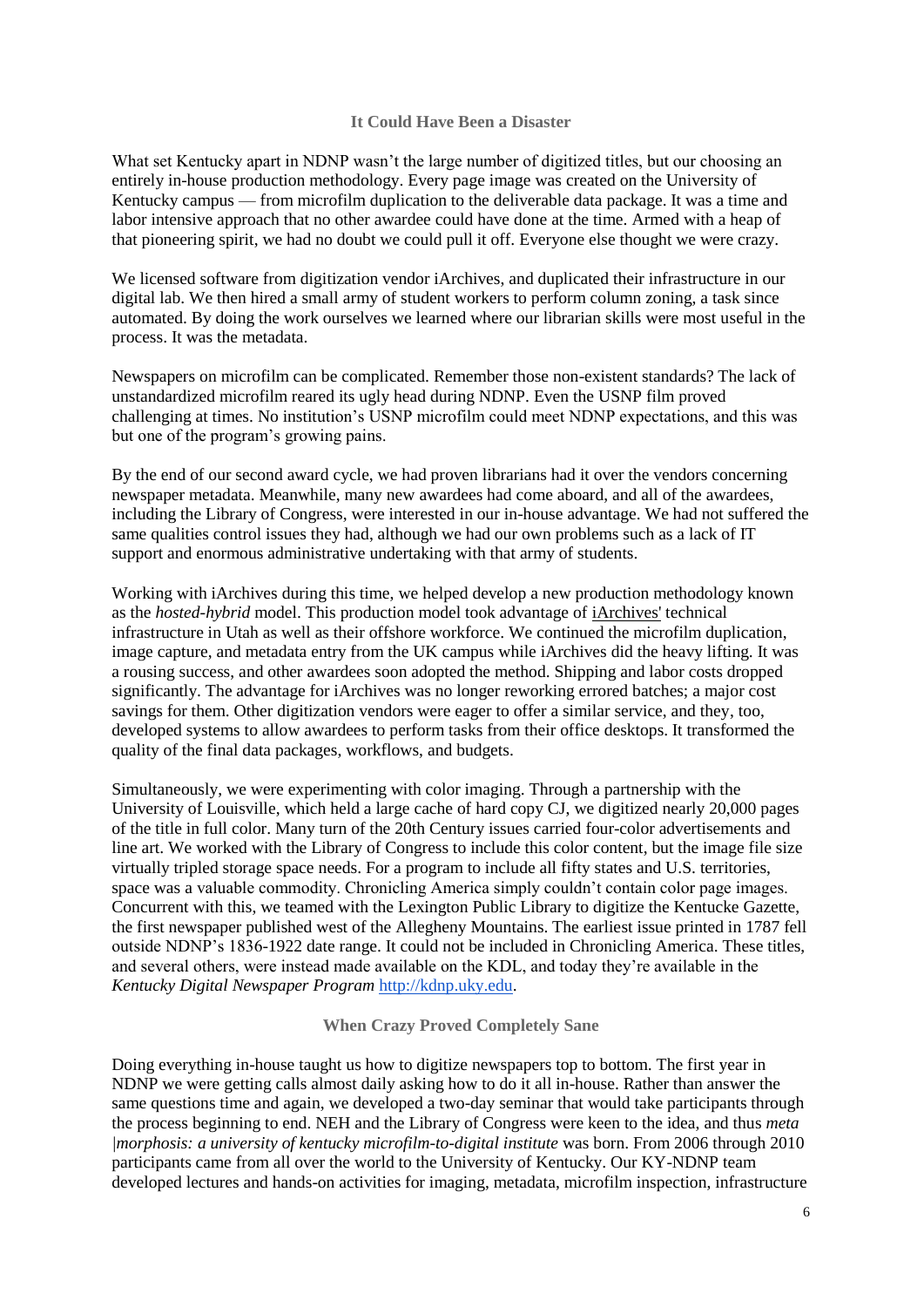- even how to write an RFP. During our last NDNP award (2011-2013), Kopana turned all of those lectures into a set of self paced online video tutorials that are today freely available from NDNP home page and UKL <http://www.uky.edu/Libraries/NDNP/metamorphosis/index.html> .

# **The End of an Era**

In 2008, the U.S. experienced a devastating recession, the effects of which were keenly felt in Kentucky, and the University, the following year. The Preservation Reformatting Center was down to filming 152 Kentucky newspapers by this time. Newspapers had been suffering circulation losses for many years, due almost entirely it seems to online news outlets. (25) The economic collapse didn't help.

**From Victory to Collapse**

It wasn't a single event that caused the demise of the newspaper preservation program at UKL. Rather, it was a perfect, deadly storm; equal parts economics, administrative anxieties, and programmatic over-extension. In some ways, you might say we were a victim of our own success.

The beginning of the end started with the final closure of the Preservation Reformatting Center in 2010, which by this point had been rolled in with UKL's digital initiatives to become Preservation and Digital Programs. By University rules, the center couldn't make too much money from its microfilm duplication sales. It also couldn't show a loss. It was a slippery slope in the best of times. The center reopened after its yearlong hiatus in 2004, but with the economic collapse, pressures to save every dime across campus had built to fever pitch. Microfilm was seen by an administration grasping for every dollar as an expendable extravagance. This time, the closure was met with minimal defiance from publishers, in part because they were suffering financially, too, but also because we were developing an alternative to microfilm called Paper Vault.

At the same time Preservation was being dismantled, the demands on Digital Programs were growing. The success of NDNP had proven that we could successfully manage remarkably large projects. Pressure was building from institutions around the state to have their content included in the KDL. UKL's Special Collections was equally eager to digitize their collection. Several national digitization grants were awarded throughout UK's Special Collections division based, in no small part, on the success of KDL and NDNP. A team of programmers were hired as more digitization projects and proposals were added to the Digital Programs plate.

In late 2010, the same year the Preservation Reformatting Center closed, NEH announced that NDNP was to be a limited program for the states. To this point, we understood the program to be a twenty year program for all parties. Naturally, the collapse of 2008 left NEH with tough choices to make, too. And as they took more states into the program, demands on the Chronicling America infrastructure were rising, making sustenance difficult. Though we were given a rare fourth grant (2011-2013), the loss of NDNP funding was devastating to UKL's newspaper program.

By 2013 the NDNP funding was spent. The Preservation Reformatting Center had closed. The state had continued to suffer from the 2008 meltdown, and the KDL funding was drying up. The team of programmers were being stretched so thin by new and unfinished projects that they couldn't keep up with new data, least of all large data sets like newspapers. Kopana, who had managed all of the newspaper curation and production over the last eight years, was transferred to the Louie B. Nunn Center for Oral History, where she had helped develop audio digitization with Weig back in 2005. That was essentially the end of newspaper preservation at UKL. Or was it?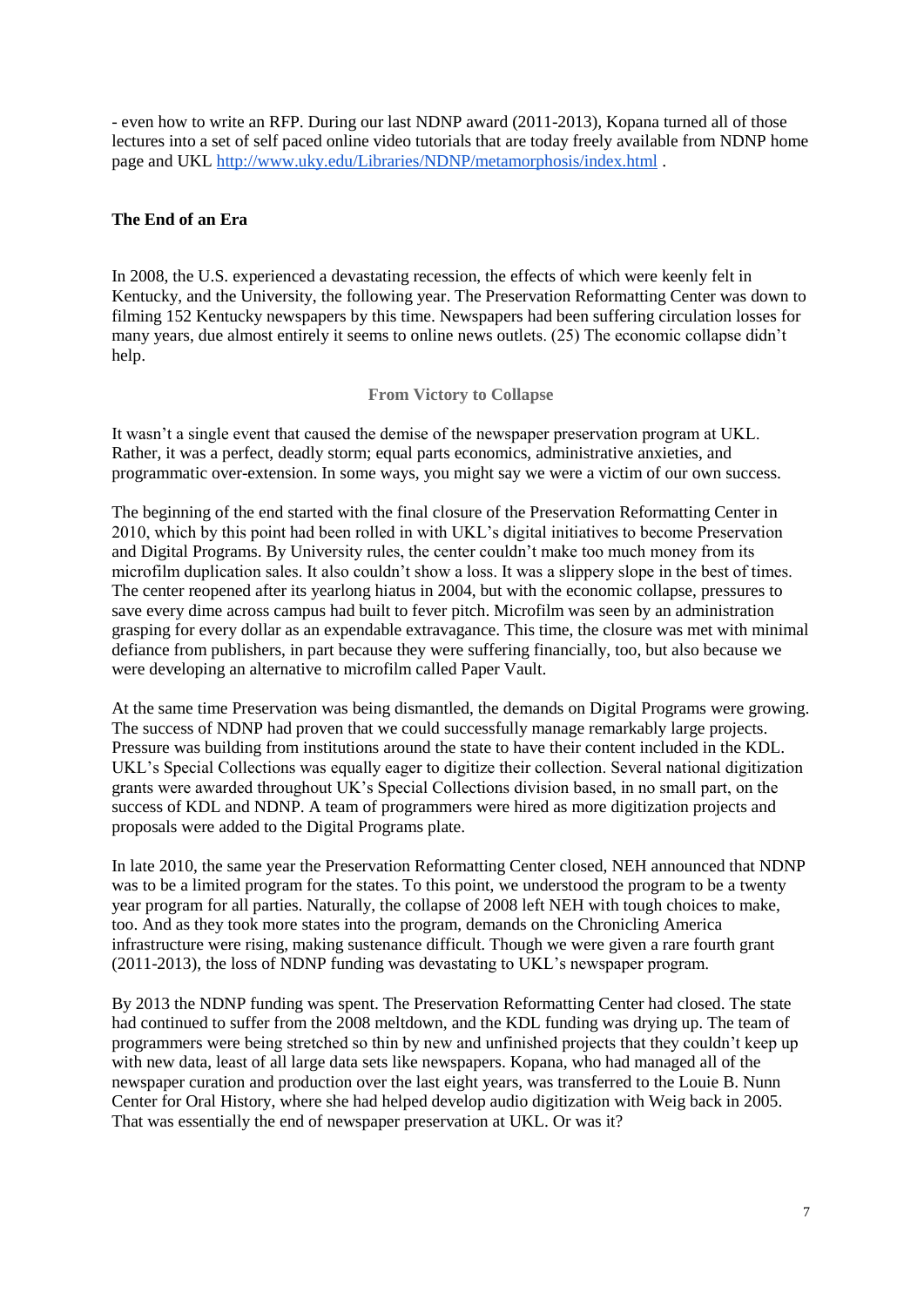# **The Comeback**

So much energy had been spent over the decades to preserve Kentucky's historic newspapers that it was disastrous to the historical record to be without an active newspaper preservation mechanism. By the same token, Weig and Terry had invested a decade of their professional lives to the preservation of UKL's newspaper collections. It became personal, perhaps in the same way it had been personal for Clark and Thompson sixty years prior.

In 2010, when Weig and programmer Michael Slone first built Paper Vault, we turned once more to the KPA for help in harvesting the print-ready PDFs being deposited with NewzGroup; an agency that acts a bit like the old fashioned clipping services for legal notices. Once the agreement for harvest from NewzGroup was in hand in 2012, Weig and Slone began harvesting Kentucky's newspapers. UKL has been harvesting Kentucky's newspapers (approximately 135 as of this writing) from NewzGroup ever since.

The problem then became two-fold: how to provide access to the pages, and do so without money.

First, we did not have rights to display the newspapers. Preservation aside, instant global access to news content is vastly different from making microfilm for access: a significantly slower process. Copyright in the Internet age becomes a whole new animal. Newspapers were already struggling with circulation problems, and financial failings. They didn't need another problem, nor did we.

Second, UKL had zero money for storage, and zero staff to manage the collection even if we did. Both Weig and Terry had been redirected elsewhere in the library. But, library users, and the reference librarians who served them, were increasingly frustrated by the lack of access to Kentucky's current newspapers. It was a growing problem in UKL's fundamental mission to provide free and open access to Kentucky's historical documents.

The stars aligned in the fall of 2014. UKL Special Collections Associate Dean Deirdre Scaggs knew there was a growing need for newspaper curation. She tapped Terry's curatorial expertise, naming her Curator of Newspapers. This allowed for more active engagement with patrons and the newspaper community at home and abroad. Serendipitously, during the first *Dodging the Memory Hole: An Action Assembly* meeting in Missouri, Weig met with representatives of the Internet Archive and hatched an idea that would realistically get the Preservation Newspaper Program back up on its feet. It starts with Paper Vault and utilizes the Internet Archive for storing newspaper page images.

## **Paper Vault**

The idea for Paper Vault was sparked by a desire to save time and money but not sacrifice quality with the processing of born digital newspapers for digital preservation and online access. A sustainable model for digital preservation and access was needed, one that could replace the costly microfilm process and the even more costly NDNP process. The solution would be to automate as much as possible: to use computer time rather than human time to do the majority of the heavy lifting.

Paper Vault is a framework and workflow of strategies, standards, and open source software tools for automating the processing of born digital newspapers for preservation and access. It was developed in-house at UKL by Eric Weig and Michael Slone and continues to evolve. It relies on the emerging NDNP-Lite metadata standard, and is meant to be adaptable to local constraints concerning staffing and technological acuity, allowing for a little or a lot of metadata, and simple or sophisticated technological infrastructure.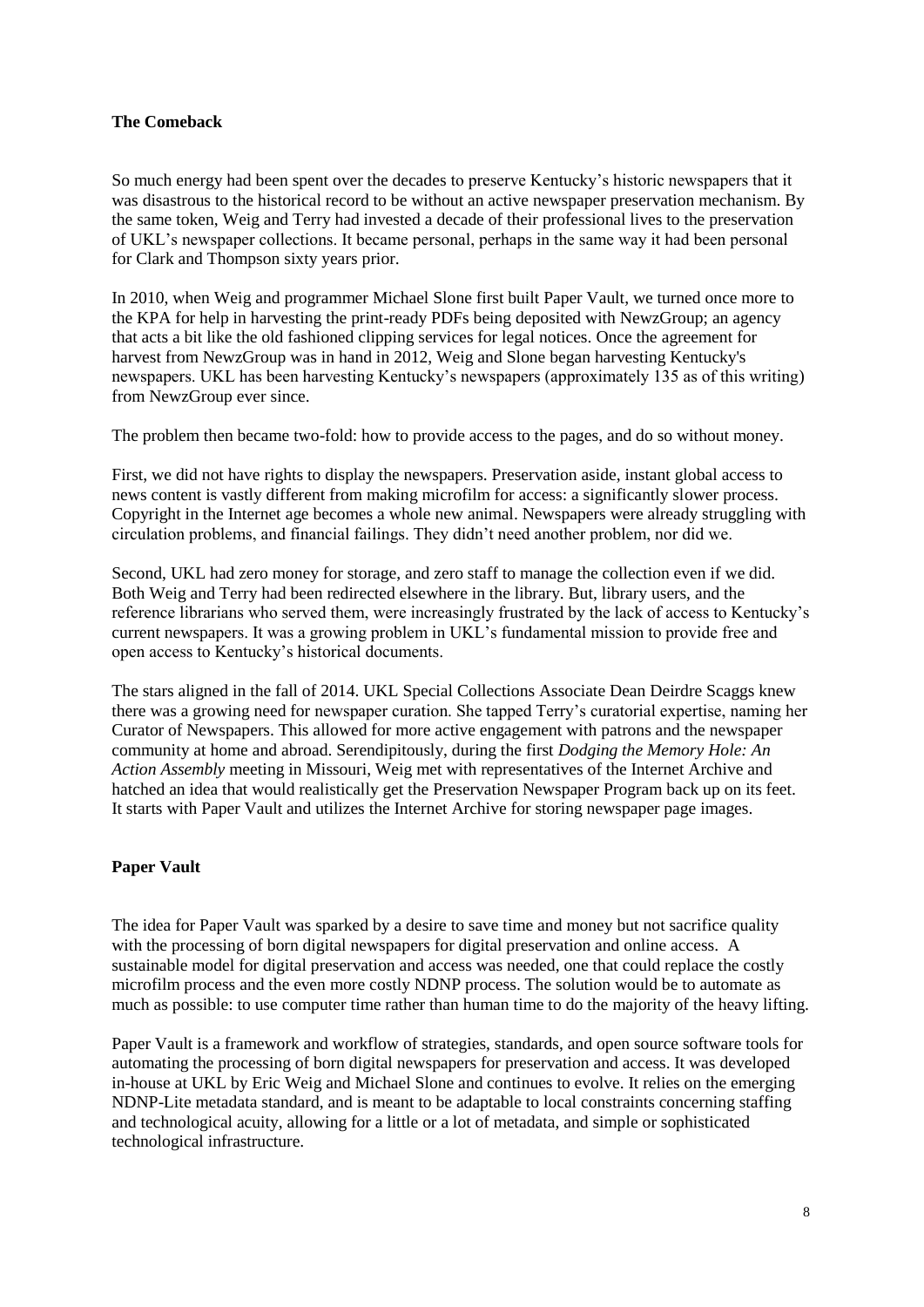## **Content Harvesting**

When we began, there were only a handful of newspaper publishers contributing content. We tested harvesting from some of these publishers directly with mixed success, but then we were able to take advantage of an arrangement the publishers had with the NewzGroup media technology company, to which the publishers were already contributing their content for the purposes of preserving legal notices. This worked much better. Publishers submitted their content once instead of multiple times. As a result, the number of publishers contributing to Paper Vault quickly scaled to over 100 titles. These contributions were once again supported through the cooperation of the KPA. They opened channels of communication with the publishers and established agreements for the harvesting.

# **How We Do It**

Paper Vault content harvesting is automated. Each night during established windows of time, one of our UKL servers connects to the NewzGroup server holding the newspaper files. Night harvesting limits technological drag on the network, which could adversely affect other work being done on the systems at either end.

Files are gathered and arranged in a directory structure that organizes the content first by publisher, title, and then specific issue date. Both the publishers and the titles in the system have unique identifiers that are five digit numbers. For example, the *Licking Valley Courier* is 70196. These numbers are used for high-level directory naming conventions. The issue dates are then used on subdirectories in a YYYY-MM-DD format to identify specific issues.

Our mission is both preservation and access. Much of our approach can be credited to our experience working within the NDNP. Considering that the NDNP Guidelines are often regarded as the standard for newspaper preservation, our goal is to provide as similar a set of deliverables as possible just using the born-digital PDFs as the master format instead of microfilm. [4, 11]

The parts of the NDNP package that we centered on emulating within our born-digital processing primarily deal with the file set. For NDNP, these are comprised of a TIF image, Publisher, Title and Issue Level metadata, and full-text with bounding box data. All of this content is contained within a Bagit structure. [2]

The following derivative files are produced during our processing of the PDF content.

- An uncompressed TIF image in 8-bit RGB color space, keeping the DPI as it is set within the PDF file. [9, 14]
- A METS file constructed by extracting metadata for Publisher, Title and Issue from the Paper Vault MySQL database.
- Bounding box data derived. Here, we developed two methods.
	- o One is handled as a part of the ingest process within the Internet Archive.
	- o The second we developed locally to extract full-text and bounding box data from the PDF. We do this using Apache PDFBox and a custom PDF2ALTO converter written in-house to form an ALTO XML file for each newspaper page image. [1, 3, 12]

This last point, the format of the locally derived ALTO file, is one significant difference between the born-digital data set vs. the NDNP data set for historic newspapers. It is a conversion to ALTO from Adobe Bounding Box data extracted from the PDF using Apache PDFBox vs. an ALTO file created during Optical Character Recognition as with the historic issues. [1] This way, with the born-digital content, we offer better searching of the full-text that is not riddled with the inaccuracies of OCR technology. [5]

It is important to note, however, that there are some major differences between the NDNP ALTO and Paper Vault ALTO files. These differences are due to the limited amount of bounding box data encapsulated within our PDFs. They do not provide bounding boxes for the Page, PrintSpace,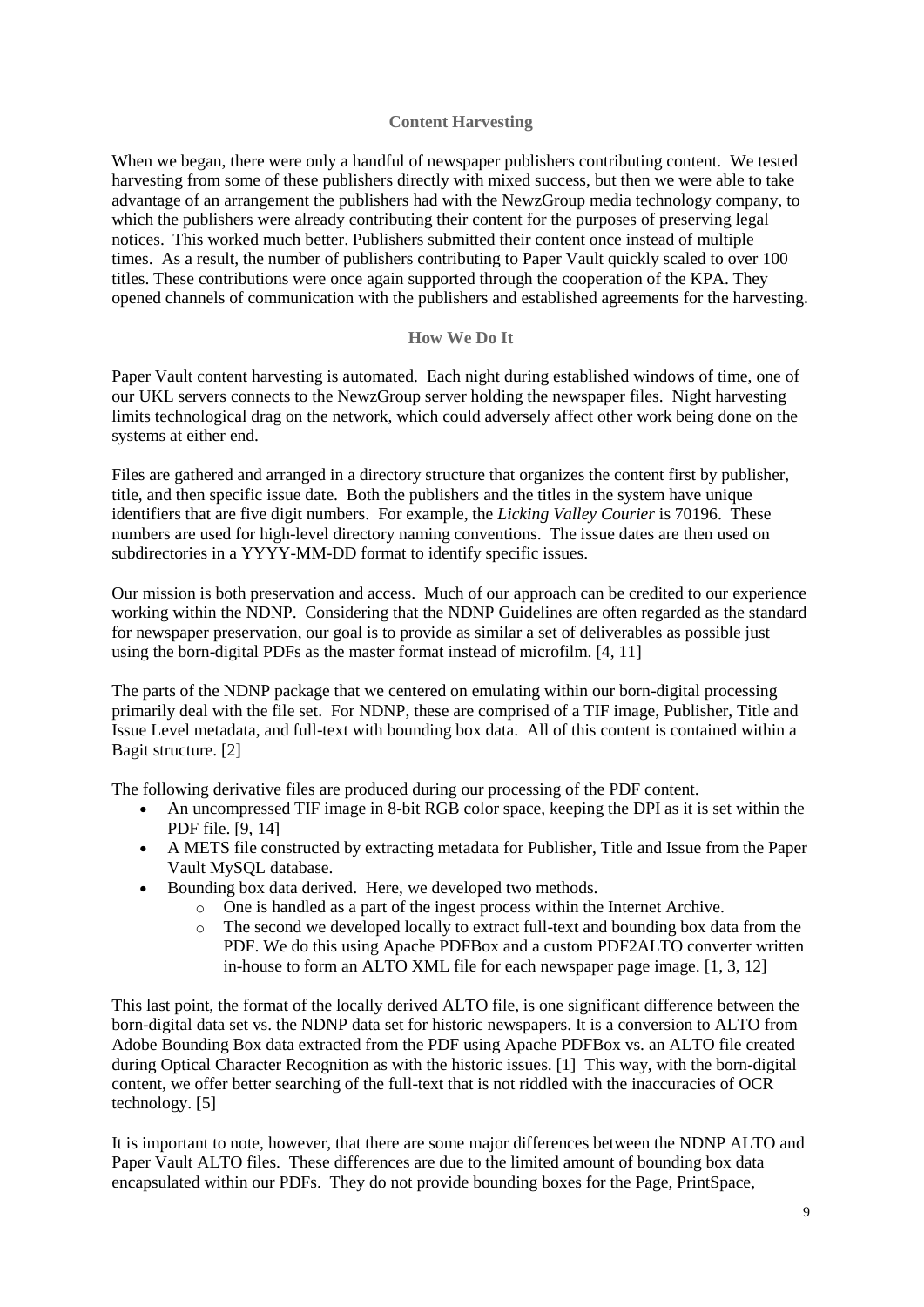TextBlock, or TextLine, but only one for each page and for individual words, no matter how the individual Strings on the Page are arranged. [3, 12] Still, use case trials proved that word-level bounding box data was 'good enough' for search hit highlighting within an access system. [3]

## **Serial Metadata Store**

The serial metadata store is comprised of a simple database holding serial level metadata for newspaper titles. It allows metadata extraction via an API so that the metadata can be gathered in an automated fashion. For UKL's implementation of Paper Vault, we use a simple Omeka database hosted on omeka.net.

The metadata kept in the serial metadata store minimum description set as outlined for the NDNP-Lite draft metadata application profile. [23]

### **Issue Level Metadata Store**

The Issue Level Metadata store is a store of static metadata files or simple database holding issue level metadata. It allows metadata extraction via an API or HTTP. Storage format for static metadata files can adhere to local preference. At UKL, we use JSON formatted issue level metadata files.

The metadata kept in the issue level metadata stores minimum description as outlined for the NDNP-Lite draft metadata application profile. [23]

The following directory structure is utilized at UKL and is described here as a model for others storing issue level metadata files.

```
project
¦ 
¦
+---ada
  ¦ 
  ¦
  +---collections/
  ¦ ¦ metadata.json 
  ¦
  +--lccn1/¦ ¦ 
  + issues/
  + ¦
  + YYYY/
  ¦ ¦ adaYYYYMMDDED.json
  ¦ ¦ adaYYYYMMDDED.json
  + YYYY/
  ¦ ¦ adaYYYYMMDDED.json
  ¦ ¦ adaYYYYMMDDED.json
+---ame
  ¦ 
  ¦
  +---collections/
  ¦ ¦ metadata.json
  ¦
  +--lccn1/¦ ¦
```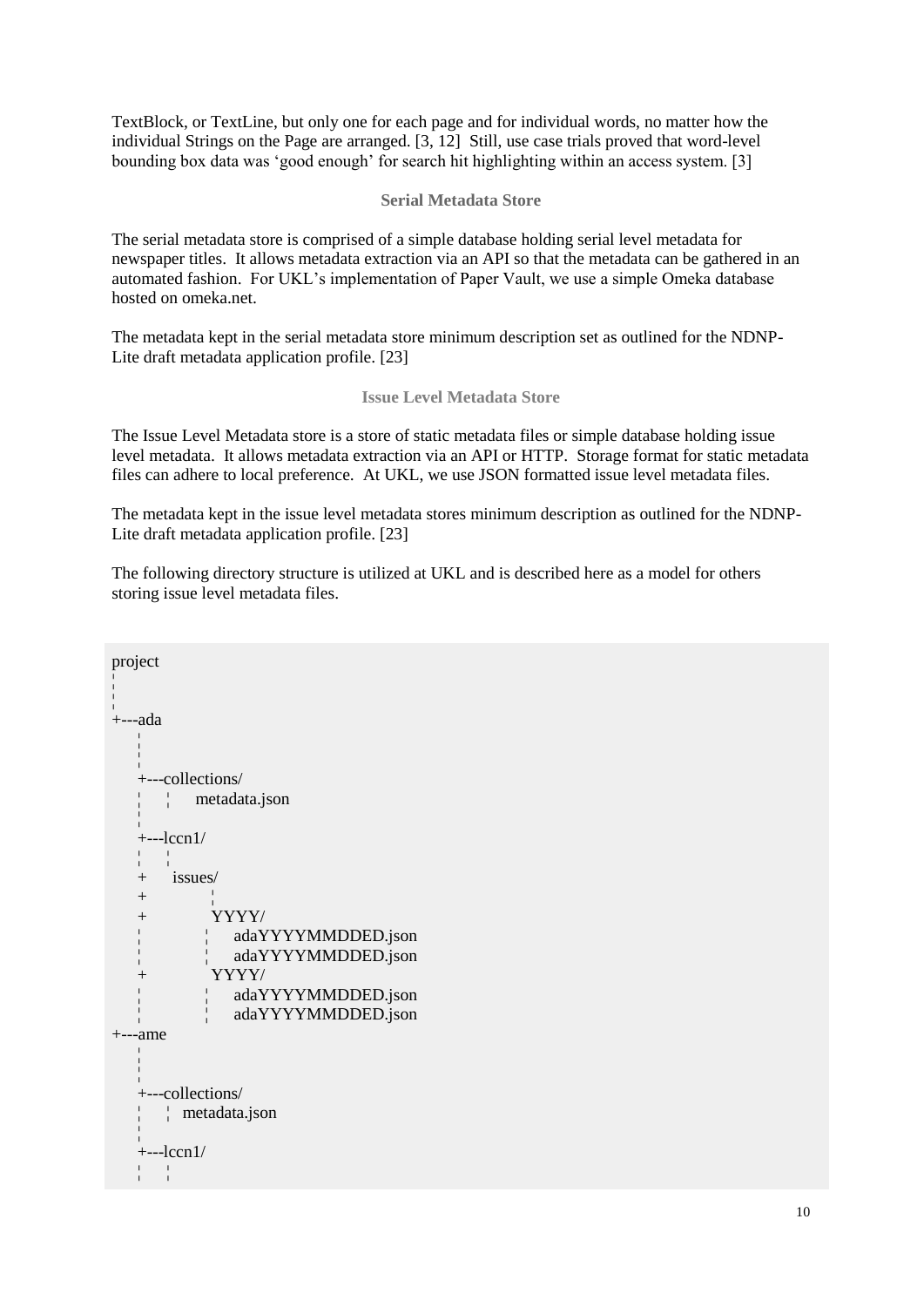| $^{+}$     | issues/            |  |  |
|------------|--------------------|--|--|
| $^{+}$     |                    |  |  |
| $^{+}$     | YYYY/              |  |  |
|            | ameYYYYMMDDED.json |  |  |
|            | ameYYYYMMDDED.json |  |  |
|            | YYYY/              |  |  |
|            | ameYYYYMMDDED.json |  |  |
|            | ameYYYYMMDDED.json |  |  |
| +---1ccn2/ |                    |  |  |
|            |                    |  |  |
| $^{+}$     |                    |  |  |
|            | issues/            |  |  |
| $^{+}$     |                    |  |  |
| $^{+}$     | YYYY/              |  |  |
|            | ameYYYYMMDDED.json |  |  |
|            | ameYYYYMMDDED.json |  |  |
|            | YYYY/              |  |  |
|            | ameYYYYMMDDED.json |  |  |
|            | ameYYYYMMDDED.json |  |  |
|            |                    |  |  |

### **Page Image Host**

The page image host is an HTTP accessible store for page images concatenated as newspaper issues. It can be a local storage space or a hosted storage space. It can be simple, for example holding only the PDF versions of the newspaper issues, or it can be more sophisticated utilizing a local JP2 server, for instance, or image tiling utilities such as OpenSeadragon or OpenLayers. [21, 22] These choices are left up to local managers. At UKL, we utilize the Internet Archive as a page image host. Images are served via a JP2 server and offer much of the functionality available within the Chronicling America site. The Internet Archive's approach to digital preservation and open access to information complements our own. [24]

### **Metadata Wrangler**

The metadata wrangler is an application utilized to gather metadata from the serial and issue level metadata stores, format it for preservation and access, and then index it within a content management system. At UKL, our metadata wrangler for Paper Vault is PHP and formats as JSON for online indexing, and METS for preservation storage.

### **Content Management**

Indexing the content does not require any specific software application. At UKL, we use an in-house implementation of the Blacklight system, which utilizes Apache Solr for indexing. However, the data set produced through the Paper Vault process could be indexed in any number of content management systems.

## **Quality Control**

As with any digitization activity, quality control (QC) is an important aspect of the process. Particularly important for our QC workflow is the use of a secure development version of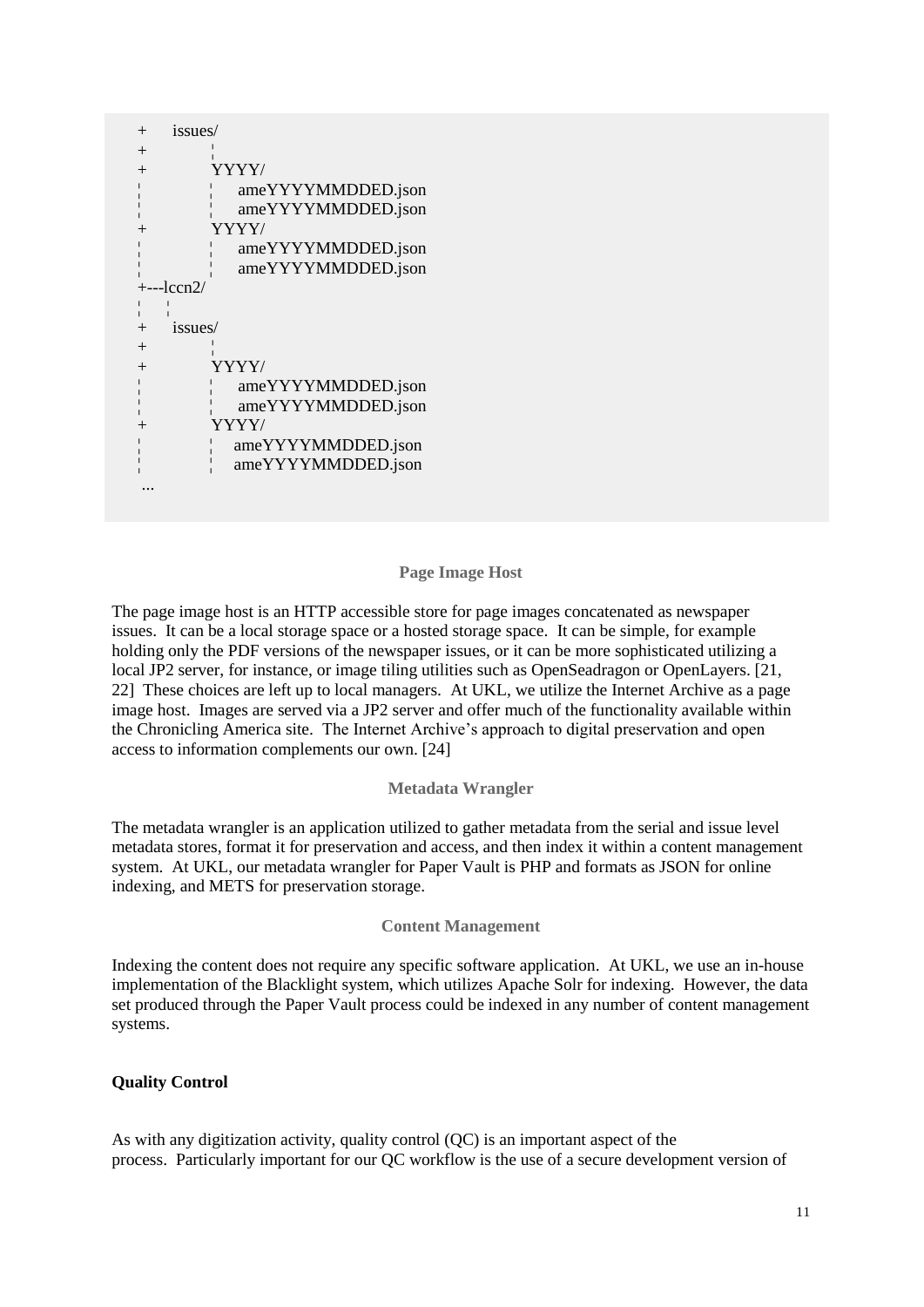our interface. This allows for timely QC of issues under an embargo period, so that we can identify missing pages or other anomalies early.

We automate much of the processing of the pages and then verify their correctness before releasing issues for general online access. Many of the issues coming in are individual page images vs. compound issue level PDFs. We analyze file names for proper page order while creating the compound PDF. This is done by creating a text list of the filenames, running a rename on that list to ensure that the part of each filename containing a sequence number is expressed with the same number of digits. If not, corrections are made to the list and it is then used to feed the PDF merge utility that creates the issue level PDF.

After processing, correct metadata, corrupt pages, accurate bounding boxes, and proper image display are also checked. Although problems arise in all of these areas, we have found that the predominant snags have been page order correctness due to file naming conventions that don't allow proper sorting by the file system. We continue to improve the Paper Vault system's abilities to identify and deal with this issue on a title by title basis.

## **Some Statistics on Gathering the Content**

We began gathering content in June of 2011 and began reviewing numbers concerning our harvests periodically after that. The following chart describes content harvested within a window from June of 2011 through August of 2013.

| Total number of pages 24,902 |           |
|------------------------------|-----------|
| <b>Total PDF</b>             | 21.58 GB  |
| <b>Total TIF</b>             | 121.35 GB |
| Mean PDF size                | .89 MB    |
| Mean TIF size                | 4.99 MB   |

## **Moving Forward**

Meanwhile, the practice of news outlets is rapidly changing. We're no longer dealing with newspapers alone, or even born-digital PDFs, but rapidly changing, multi-platform, highly stylized and proprietary web news delivery. Even social media like Facebook and Twitter, are by some considered the first draft of history. One need only refer to the Arab Spring uprising fueled almost entirely through social media to understand this. We're living in a new era of news media. Paper Vault needs to be malleable enough to adapt and encompass these new formats. This is why Paper Vault is more of a framework to build upon rather than just one box to put things in. Since it's creation, Paper Vault has continued to evolve and continues to do so as we refine and enhance our process with an emphasis on automation and efficiency. There is a lot of data to process, and we are moving toward a goal to get all of our titles up to date online. Research has also started in regard to born digital newspapers in hypertext format. One of our core goals is to have ALL Kentucky newspapers searchable in one interface. Right now, [https://kdnp.uky.edu](https://kdnp.uky.edu/) offers access to page image based historic newspapers derived from analog as well as born digital sources. Soon, hypertext based news will have to be a part of Paper Vault as well.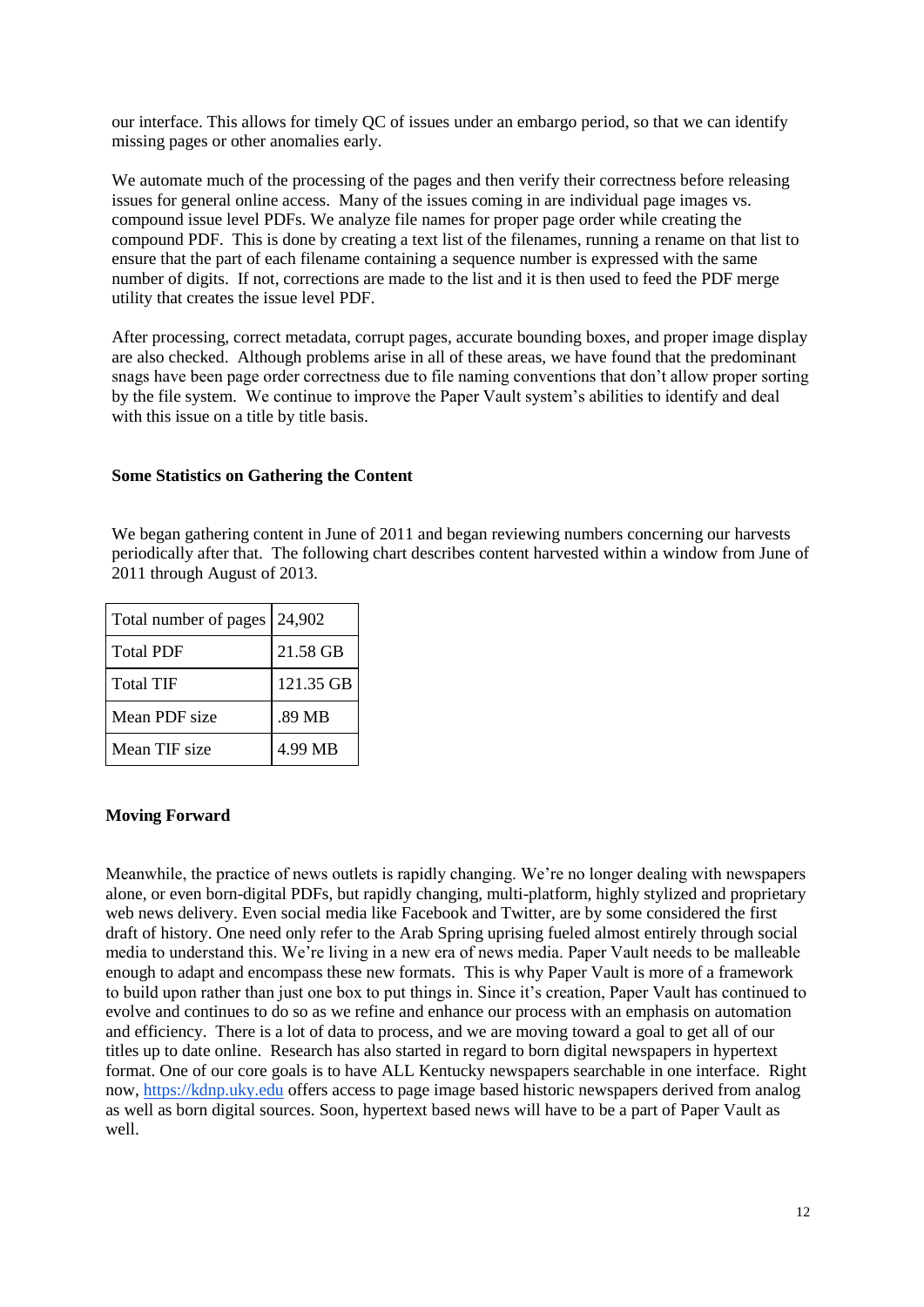# **Conclusion**

UKL's newspaper preservation program has survived trials and tribulations for over sixty years through the determination of dedicated individuals. The Library has pulled itself up by the bootstraps to keep the program alive, providing a service to researchers, genealogists, and the greater public by preserving Kentucky's first records of history for future generations. Today, UKL has made a way to create a largely automated process for born-digital newspapers. We were able to successfully employ technology already well established within the digitization of historic newspapers, specifically within the NDNP. There are still aspects to improve upon with our process, but, we continue to move forward as we make improvements.

# **Acknowledgments**

The authors wish to thank the following folks for their wisdom, guidance, assistance, brain trust, and general awesomeness in preserving Kentucky Newspapers: KPA President David Thompson, Deirdre Scaggs, Michael Slone, Judy Sackett, Digital Library Services, and the entire KY-NDNP team.

# **References**

1. "Apache PDFBox - A Java PDF Library." *Apache PDFBox*. N.p., n.d. Web. 05 Sept. 2014. <http://pdfbox.apache.org/>.

2. "Bagit: Transferring Content for Digital Preservation." - Multimedia. N.p., n.d. Web. 08 Sept. 2014. <http://www.digitalpreservation.gov/multimedia/videos/bagit0609.html>.

3. "Cokernel/pdf2alto." *GitHub*. N.p., n.d. Web. 05 Sept. 2014.

<https://github.com/cokernel/pdf2alto>.

4. Congress, Library Of. *National Digital Newspaper Program 2013 Technical Guidelines for Applicants* (2013): n. pag. Web.

<http://www.loc.gov/ndnp/guidelines/NDNP\_201315TechNotes.pdf>.

5. "Digitizing Microfilm and Optical Character Recognition (OCR)." *- National Digital Newspaper Program (Library of Congress)*. N.p., n.d. Web. 05 Sept. 2014.

<http://www.loc.gov/ndnp/guidelines/digitizing.html>.

6. LaFrance, Adrienne. "Why the British Library Is Spending \$55 Million on News Archives." *The Atlantic*. Atlantic Media Company, 29 Apr. 2014. Web. 05 Sept. 2014.

<http://www.theatlantic.com/technology/archive/2014/04/the-british-library-is-spending-55m-onnews-archives/361346/>.

7. National Digital Stewardship Alliance Working Group (2013). "Case Study: Born-Digital Community and Hyperlocal News" 2013.

<http://www.digitalpreservation.gov/ndsa/working\_groups/documents/NDSA\_CaseStudy\_Communit yNews.pdf>.

8. Nick Krabbenhoeft, Katherine Skinner, Matt Shultz, and Frederick Zarndt. "Chronicles in Preservation: Preserving Digital News and Newspapers" 30 July 2013

[<http://library.ifla.org/242/1/146-krabbenhoeft-en.pdf>](http://library.ifla.org/242/1/146-krabbenhoeft-en.pdf).

9. "PDF Standards." *- PDF Reference*. N.p., n.d. Web. 05 Sept. 2014. <http://pdf.editme.com/PDFREF>.

10. "Purdue E-Pubs." *- Charleston Library Conference: The Future of Online Newspapers*. N.p., n.d. Web. 05 Sept. 2014. <http://dx.doi.org/10.5703/1288284314878>.

11. Skinner, Katherine, and Matt Schultz. *Guidelines for Digital Newspaper Preservation Readiness* (n.d.): n. pag. Web.

<http://metaarchive.org/public/publishing/Guidelines\_for\_Digital\_Newspaper\_Preservation\_Readine ss.pdf>.